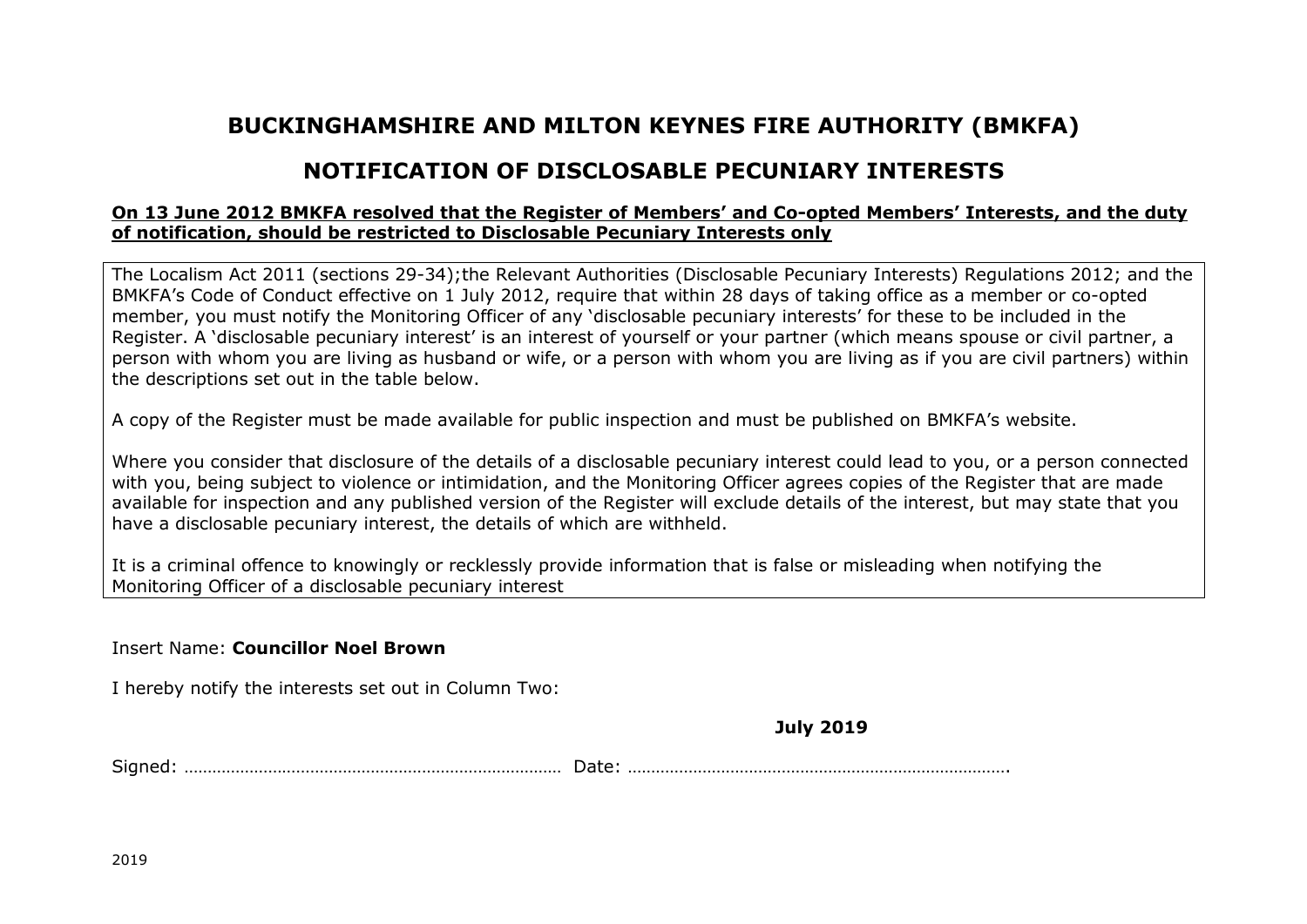| <b>Column One</b>           |                                                                                                                                                                                                                                                                                                                                                                                                                                                                                                                                       | <b>Column Two</b>                                                                                                   | [Notes]                                                                                                                                                                                                       |
|-----------------------------|---------------------------------------------------------------------------------------------------------------------------------------------------------------------------------------------------------------------------------------------------------------------------------------------------------------------------------------------------------------------------------------------------------------------------------------------------------------------------------------------------------------------------------------|---------------------------------------------------------------------------------------------------------------------|---------------------------------------------------------------------------------------------------------------------------------------------------------------------------------------------------------------|
|                             |                                                                                                                                                                                                                                                                                                                                                                                                                                                                                                                                       |                                                                                                                     | There is no requirement for you to<br>differentiate your disclosable<br>pecuniary interests between those<br>which relate to you personally and<br>those that relate to your spouse or<br>civil partner       |
| <b>Category of Interest</b> |                                                                                                                                                                                                                                                                                                                                                                                                                                                                                                                                       | <b>Member's Interests</b>                                                                                           |                                                                                                                                                                                                               |
| 1.<br>2.                    | Any employment, office, trade, profession<br>or vocation carried on for profit or gain<br>[i.e undertaken by you, or your spouse or<br>civil partner]<br>Any payment or provision of any other<br>financial benefit (other than from BMKFA)<br>made or provided within the twelve<br>months preceding this notification in<br>respect of any expenses incurred by you in<br>carrying out duties as a member, or<br>towards your election expenses.<br>This includes any payment or financial<br>benefit from a trade union within the | Elected Member Buckinghamshire County Council<br>Pensioner Nat West and Spouse Bucks CC<br>None other than Bucks CC |                                                                                                                                                                                                               |
|                             | meaning of the Trade Union and Labour<br>Relations (Consolidation) Act 1992                                                                                                                                                                                                                                                                                                                                                                                                                                                           |                                                                                                                     |                                                                                                                                                                                                               |
| 3.                          | Any contract which is made between you,<br>or your spouse or your civil partner* (or a<br>body in which you, or your spouse or your<br>civil partner, has a beneficial interest **)<br>and BMKFA-<br>(a) under which goods or services are to                                                                                                                                                                                                                                                                                         | None                                                                                                                | * "spouse or civil partner" means a<br>person with whom you are living as<br>husband or wife, or a person with<br>whom you are living as if you are civil<br>partners<br>**"body in which you, or your spouse |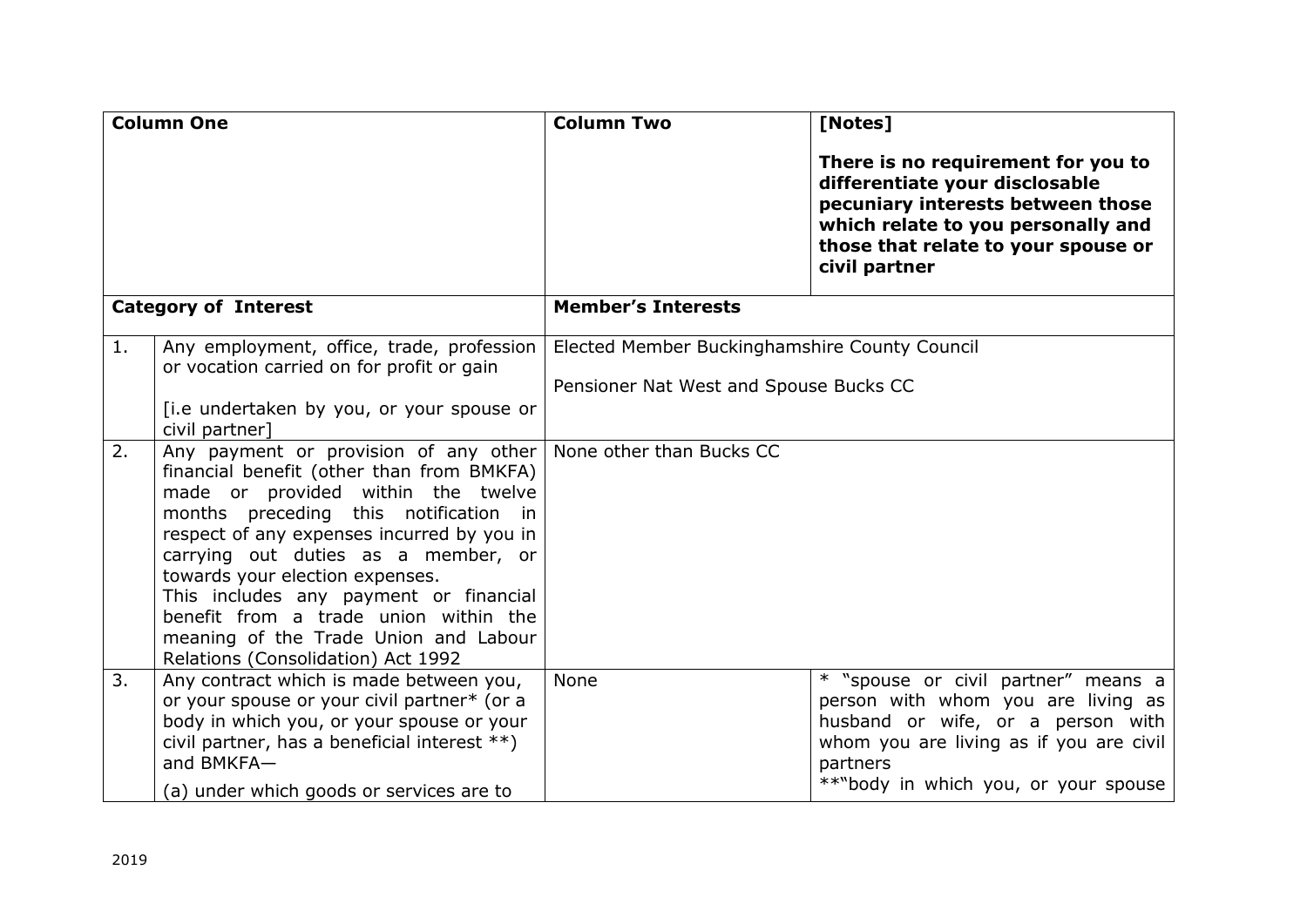|    | be provided or works are to be executed;<br>and<br>(b) which has not been fully discharged.                                                                                                              |                                                              | or your civil partner has a beneficial<br>interest" means a firm in which you, or<br>your spouse or your civil partner is a<br>partner or a body corporate of which<br>you, or your spouse or your civil<br>partner is a director (or a member of<br>the committee of management of an<br>industrial and provident society), or in<br>the securities of which you, or your<br>spouse or your civil partner has a<br>beneficial interest |
|----|----------------------------------------------------------------------------------------------------------------------------------------------------------------------------------------------------------|--------------------------------------------------------------|-----------------------------------------------------------------------------------------------------------------------------------------------------------------------------------------------------------------------------------------------------------------------------------------------------------------------------------------------------------------------------------------------------------------------------------------|
| 4. | Any beneficial interest in land *** which is<br>within the areas of Buckinghamshire and<br>Milton Keynes<br>[i.e of you, or of your spouse or your civil<br>partner,]                                    | 7 Hospital Hill<br>Chesham<br><b>Bucks</b><br><b>HP5 1PJ</b> | ***"land"<br>excludes<br>easement,<br>an<br>servitude, interest or right in or over<br>land which does not carry with it a right<br>for you, or your spouse or your civil<br>partner (alone or jointly with another)<br>to occupy the land or to receive income                                                                                                                                                                         |
| 5. | Any licence (alone or jointly with others) to<br>occupy land in the areas of<br>Buckinghamshire and Milton Keynes for a<br>month or longer<br>[i.e held by you, or your spouse or your<br>civil partner] | None.                                                        |                                                                                                                                                                                                                                                                                                                                                                                                                                         |
| 6. | Any tenancy where (to your knowledge)-<br>(a) the landlord is BMKFA; and<br>(b) the tenant is a body in which you, or<br>your spouse or your civil partner, has a                                        | None.                                                        |                                                                                                                                                                                                                                                                                                                                                                                                                                         |